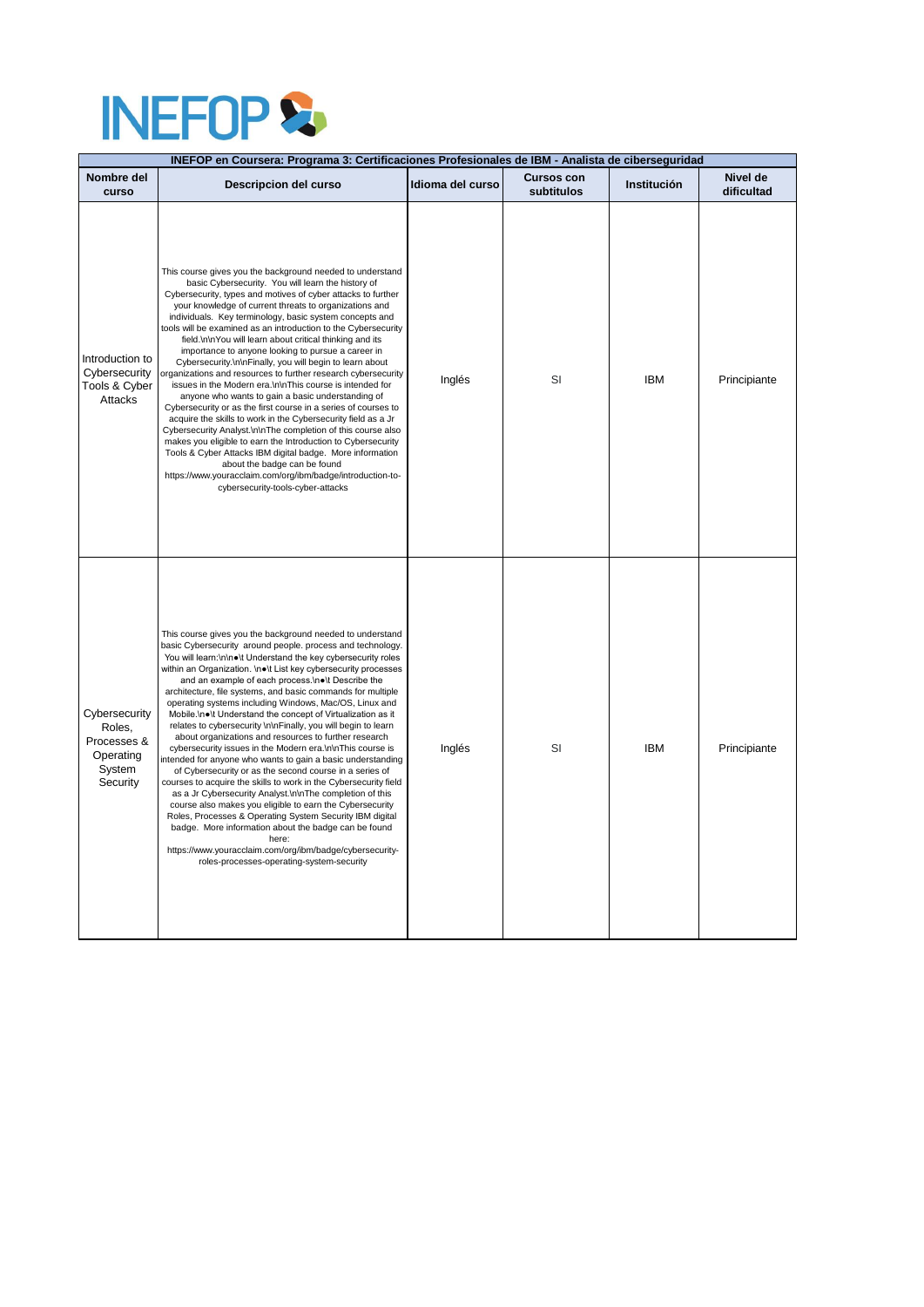| Cybersecurity<br>Compliance<br>Framework &<br>System<br>Administration | This course gives you the background needed to understand<br>the key cybersecurity compliance and industry standards.<br>This knowledge will be important for you to learn no matter<br>what cybersecurity role you would like to acquire or have<br>within an organization.\n\n You will learn the basic commands<br>for user and server administration as it relates to security.<br>You will need this skill to be able to understand vulnerabilities<br>within your organizations operating systems.\n\nYou will learn<br>the concepts of endpoint security and patch management.<br>Both of these topics are important to keep systems current to<br>avoid cybersecurity incidents against an<br>organization.\n\nFinally you will learn in depth skills around<br>cryptography and encryption to understand how these<br>concepts affect software within a company. \n\nThis course<br>is intended for anyone who wants to gain a basic<br>understanding of Security Frameworks, Compliance,<br>endpoint management, encryption or cryptography or as the<br>third course in a series of courses to gain the skill as a Jr<br>Cybersecurity analyst.                                                                                                                                                                                                                                                                                                                                                                                                           | Inglés | SI | <b>IBM</b> | Principiante |
|------------------------------------------------------------------------|----------------------------------------------------------------------------------------------------------------------------------------------------------------------------------------------------------------------------------------------------------------------------------------------------------------------------------------------------------------------------------------------------------------------------------------------------------------------------------------------------------------------------------------------------------------------------------------------------------------------------------------------------------------------------------------------------------------------------------------------------------------------------------------------------------------------------------------------------------------------------------------------------------------------------------------------------------------------------------------------------------------------------------------------------------------------------------------------------------------------------------------------------------------------------------------------------------------------------------------------------------------------------------------------------------------------------------------------------------------------------------------------------------------------------------------------------------------------------------------------------------------------------------------------------------------------|--------|----|------------|--------------|
| Network<br>Security &<br>Database<br>Vulnerabilities                   | This course gives you the background needed to understand<br>basic network security. You will learn the about Local Area<br>Networks, TCP/IP, the OSI Framework and routing basics.<br>You will learn how networking affects security systems within<br>an organization. You will learn the network components that<br>guard an organization from cybersecurity attacks.\n\nIn<br>addition to networking, you will learn about database<br>vulnerabilities and the tools/knowledge needed to research a<br>database vulnerability for a variety of databases including<br>SQL Injection, Oracle, Mongo and Couch. \n\nYou will learn<br>about various security breach types associated with<br>databases and organizations that define standards and<br>provide tools for cybersecurity professionals.\n\nThis course<br>is intended for anyone who wants to gain a basic<br>understanding of Network Security/Database Vulnerabilities<br>or as the fourth course in a series of courses to acquire the<br>skills to work in the Cybersecurity field as a Jr Cybersecurity<br>Analyst.                                                                                                                                                                                                                                                                                                                                                                                                                                                                              | Inglés | SI | <b>IBM</b> | Principiante |
| Penetration<br>Testing,<br>Incident<br>Response and<br>Forensics       | This course gives you the background needed to gain<br>Cybersecurity skills as part of the Cybersecurity Security<br>Analyst Professional Certificate program. \n\nYou will learn<br>about the different phases of penetration testing, how to<br>gather data for your penetration test and popular penetration<br>testing tools. Furthermore, you will learn the phases of an<br>incident response, important documentation to collect, and<br>the components of an incident response policy and team.<br>Finally, you will learn key steps in the forensic process and<br>important data to collect. \n\nThis course also gives you a<br>first look at scripting and the importance to a system<br>analyst.\n\nThis course is intended for anyone who wants to<br>gain a basic understanding of Cybersecurity or as the fifth<br>course in a series of courses to acquire the skills to work in<br>the Cybersecurity field as a Cybersecurity Analyst.\n\nThe<br>completion of this course also makes you eligible to earn the<br>Penetration Testing, Incident Response and Forensics IBM<br>digital badge. More information about the badge can be<br>found<br>https://www.youracclaim.com/org/ibm/badge/penetration-<br>testing-incident-response-and-forensics.\n\n\nIn this course<br>you will learn to:\n.\tDescribe penetration testing tools and<br>the benefits to an organization\n•\tDescribe a deep dive into<br>incident response techniques and tools\n•\tDescribe digital<br>forensics and digital evidence.\n•\tDiscuss the power of<br>scripting. | Inglés | SI | <b>IBM</b> | Principiante |